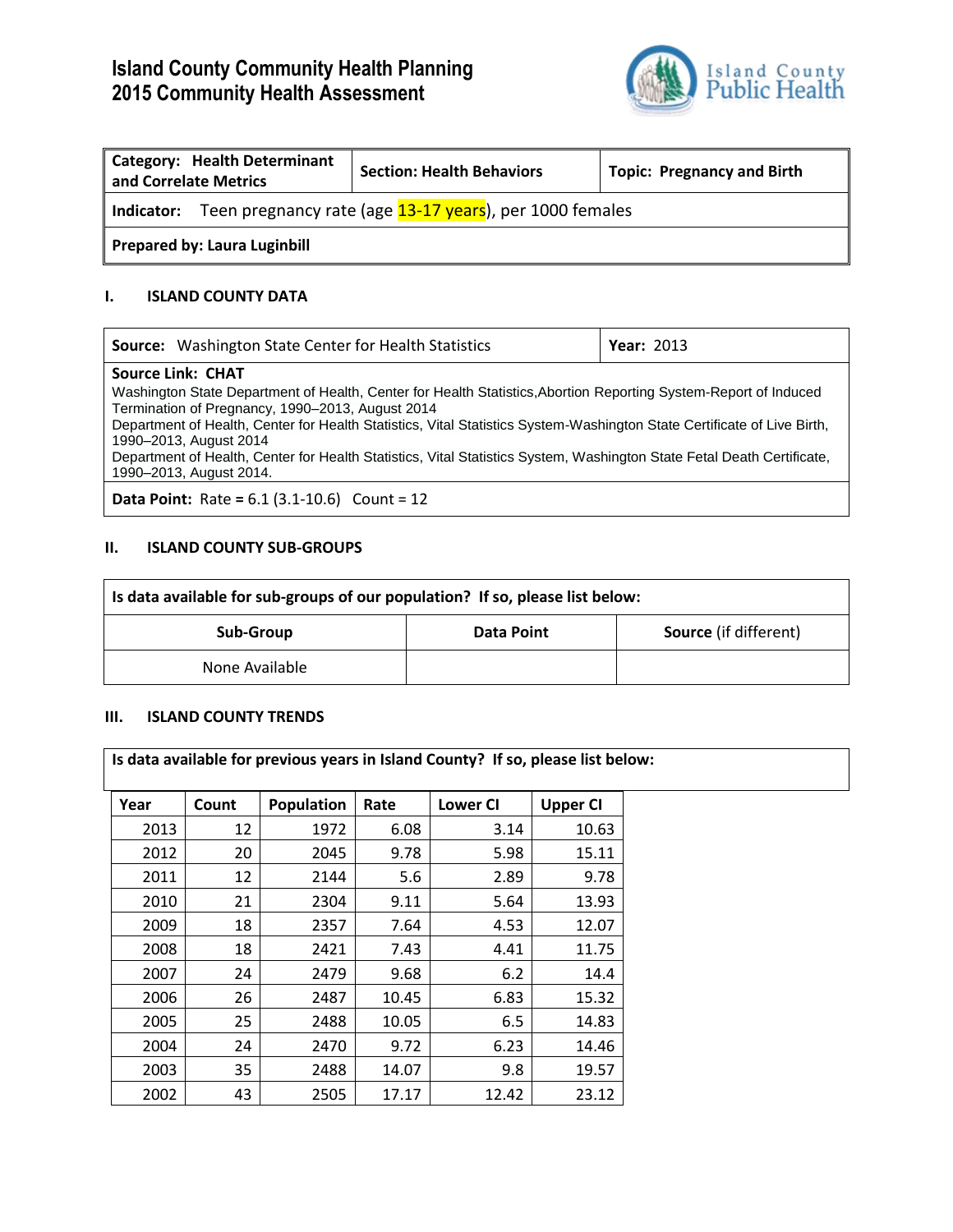| 2001 | 41 | 2489 | 16.47 | 11.82 | 22.35 |
|------|----|------|-------|-------|-------|
| 2000 | 57 | 2489 | 22.9  | 17.34 | 29.67 |
| 1999 | 39 | 2429 | 16.05 | 11.42 | 21.95 |
| 1998 | 63 | 2385 | 26.41 | 20.3  | 33.79 |
| 1997 | 49 | 2336 | 20.98 | 15.52 | 27.73 |
| 1996 | 46 | 2256 | 20.39 | 14.93 | 27.19 |
| 1995 | 49 | 2139 | 22.91 | 16.95 | 30.29 |
| 1994 | 43 | 2058 | 20.9  | 15.12 | 28.15 |
| 1993 | 44 | 1928 | 22.82 | 16.58 | 30.64 |
| 1992 | 57 | 1852 | 30.78 | 23.31 | 39.88 |
| 1991 | 41 | 1740 | 23.57 | 16.91 | 31.97 |
| 1990 | 44 | 1656 | 26.57 | 19.31 | 35.67 |

## **IV. WASHINGTON STATE**

| Source: CHAT                                              | <b>Year: 2013</b> |
|-----------------------------------------------------------|-------------------|
| <b>Source Link: Same as local</b>                         |                   |
| <b>Data Point:</b> Rate = $9.2$ (8.8-9.6) Count = $1,967$ |                   |

## **V. UNITED STATES**

| Source: Not available | Year: |  |  |
|-----------------------|-------|--|--|
| <b>Source Link:</b>   |       |  |  |
| <b>Data Point:</b>    |       |  |  |

#### **VI. STANDARD OR GOAL**

| Source: Not available |  |
|-----------------------|--|
| Source Link:          |  |
| Standard or Goal:     |  |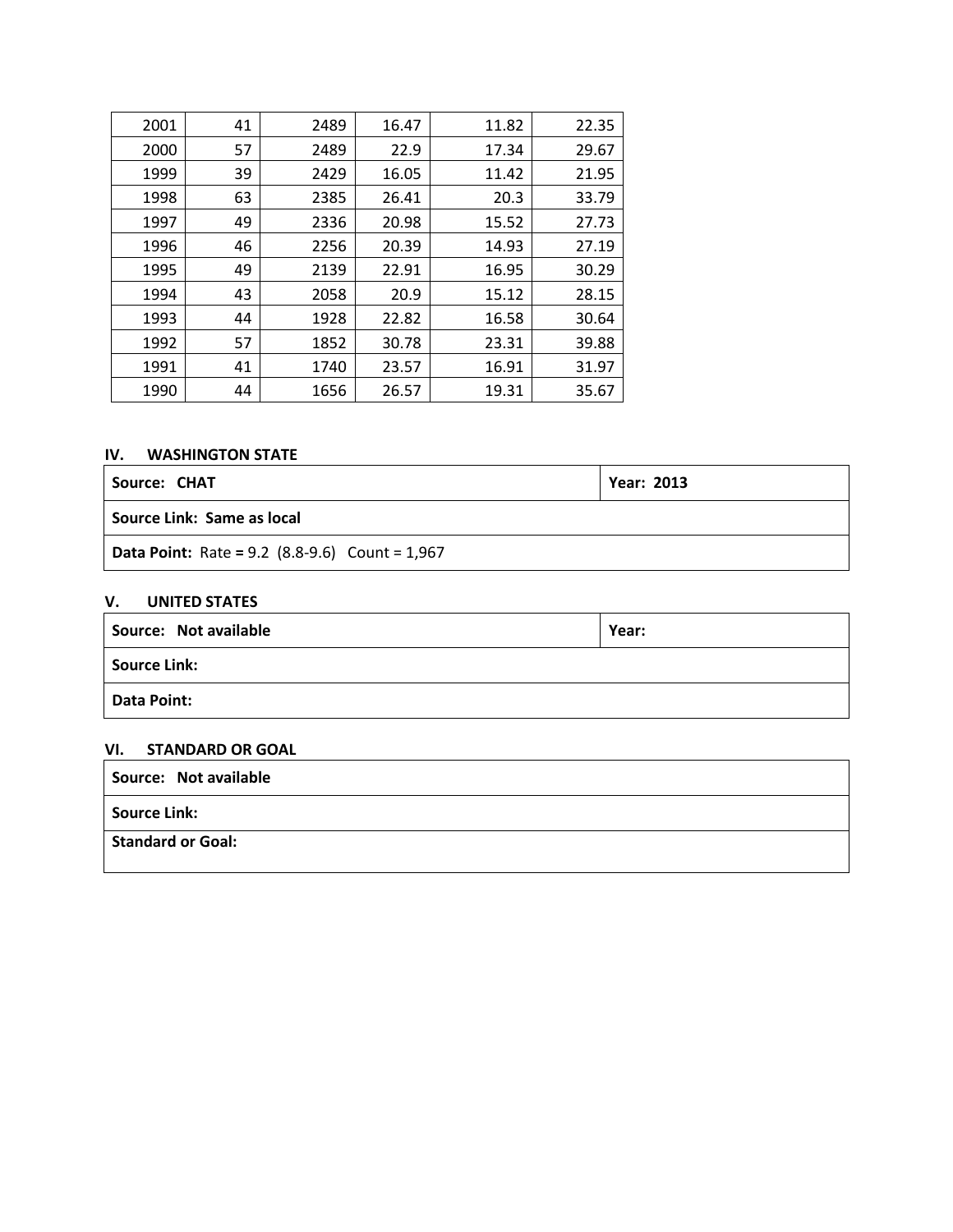| <b>Category: Health Determinant</b><br>and Correlate Metrics       | <b>Section: Health Behaviors</b> | <b>Topic: Pregnancy and Birth</b> |  |  |
|--------------------------------------------------------------------|----------------------------------|-----------------------------------|--|--|
| Indicator: Teen pregnancy rate (age 15-17 years), per 1000 females |                                  |                                   |  |  |
| <b>Prepared by: Laura Luginbill</b>                                |                                  |                                   |  |  |

## **VII. ISLAND COUNTY DATA**

| <b>Source:</b> Washington State Center for Health Statistics                                                                                                         | <b>Year: 2013</b> |  |  |  |
|----------------------------------------------------------------------------------------------------------------------------------------------------------------------|-------------------|--|--|--|
| <b>Source Link: CHAT</b>                                                                                                                                             |                   |  |  |  |
| Washington State Department of Health, Center for Health Statistics, Abortion Reporting System-Report of Induced<br>Termination of Pregnancy, 1990–2013, August 2014 |                   |  |  |  |
| Department of Health, Center for Health Statistics, Vital Statistics System-Washington State Certificate of Live Birth,<br>1990-2013, August 2014                    |                   |  |  |  |
| Department of Health, Center for Health Statistics, Vital Statistics System, Washington State Fetal Death Certificate,<br>1990–2013, August 2014.                    |                   |  |  |  |
| <b>Data Point:</b> Rate = $10.14$ (5.2-17.7) Count = $12$                                                                                                            |                   |  |  |  |

## **VIII. ISLAND COUNTY SUB-GROUPS**

| Is data available for sub-groups of our population? If so, please list below: |  |  |  |  |  |
|-------------------------------------------------------------------------------|--|--|--|--|--|
| <b>Source</b> (if different)<br>Sub-Group<br>Data Point                       |  |  |  |  |  |
| None Available                                                                |  |  |  |  |  |

## **IX. ISLAND COUNTY TRENDS**

| Year | Count | Population | Rate  | Lower CI | Upper CI |
|------|-------|------------|-------|----------|----------|
| 2013 | 12    | 1184       | 10.14 | 5.24     | 17.71    |
| 2012 | 20    | 1240       | 16.13 | 9.85     | 24.92    |
| 2011 | 12    | 1317       | 9.11  | 4.71     | 15.91    |
| 2010 | 21    | 1471       | 14.28 | 8.84     | 21.83    |
| 2009 | 16    | 1497       | 10.69 | 6.11     | 17.36    |
| 2008 | 17    | 1536       | 11.07 | 6.45     | 17.72    |
| 2007 | 24    | 1555       | 15.43 | 9.89     | 22.96    |
| 2006 | 25    | 1535       | 16.29 | 10.54    | 24.04    |
| 2005 | 24    | 1505       | 15.95 | 10.22    | 23.73    |
| 2004 | 22    | 1464       | 15.03 | 9.42     | 22.75    |
| 2003 | 33    | 1461       | 22.59 | 15.55    | 31.72    |
| 2002 | 41    | 1455       | 28.18 | 20.22    | 38.23    |
| 2001 | 39    | 1438       | 27.12 | 19.29    | 37.08    |
| 2000 | 52    | 1423       | 36.54 | 27.29    | 47.92    |

**Is data available for previous years in Island County? If so, please list below:**